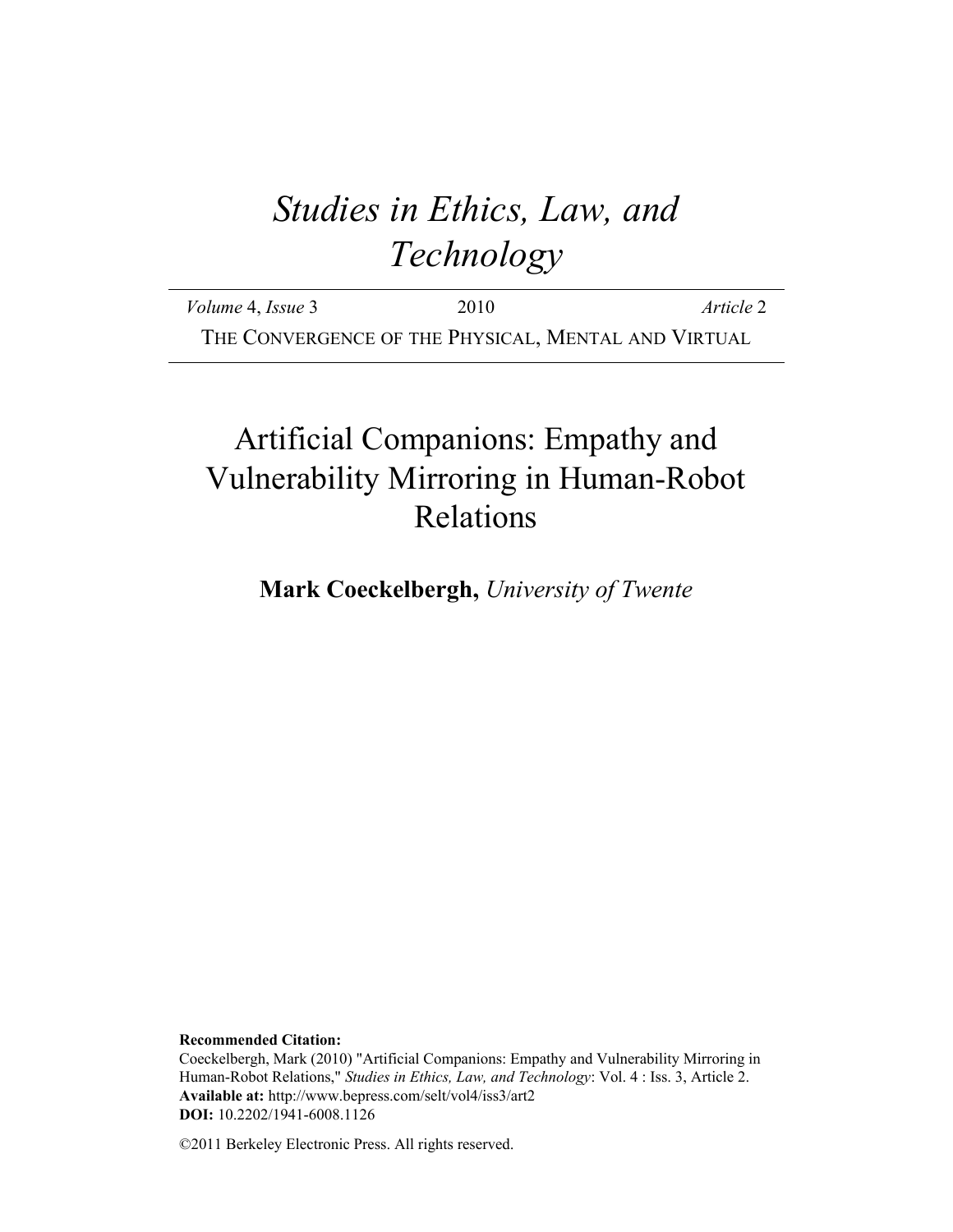# Artificial Companions: Empathy and Vulnerability Mirroring in Human-Robot Relations

Mark Coeckelbergh

#### **Abstract**

Under what conditions can robots become companions and what are the ethical issues that might arise in human-robot companionship relations? I argue that the possibility and future of robots as companions depends (among other things) on the robot's capacity to be a recipient of human empathy, and that one necessary condition for this to happen is that the robot mirrors human vulnerabilities. For the purpose of these arguments, I make a distinction between empathyas-cognition and empathy-as-feeling, connecting the latter to the moral sentiment tradition and its concept of "fellow feeling." Furthermore, I sympathise with the intuition that vulnerability mirroring raises the ethical issue of deception. However, given the importance of appearance in social relations, problems with the concept of deception, and contemporary technologies that question the artificial-natural distinction, we cannot easily justify the underlying assumptions of the deception objection. If we want to hold on to them, we need convincing answers to these problems.

**KEYWORDS:** robots, artificial companions, ethics, empathy, vulnerability

**Author Notes:** I would like to thank the organisers and participants of the 2009 "ICT That Makes The Difference" conference in Brussels, the anonymous reviewers, John Stewart (Compiègne University of Technology), and the people who commented on a previous version of this paper presented at the January 2010 COGS seminar at Sussex University (Steve Torrance, Tom Froese, Blay Whitby, Margeret Boden, and others) for their advice and suggestions for improvement. My visit to Sussex was kindly sponsored by the EUCogII network.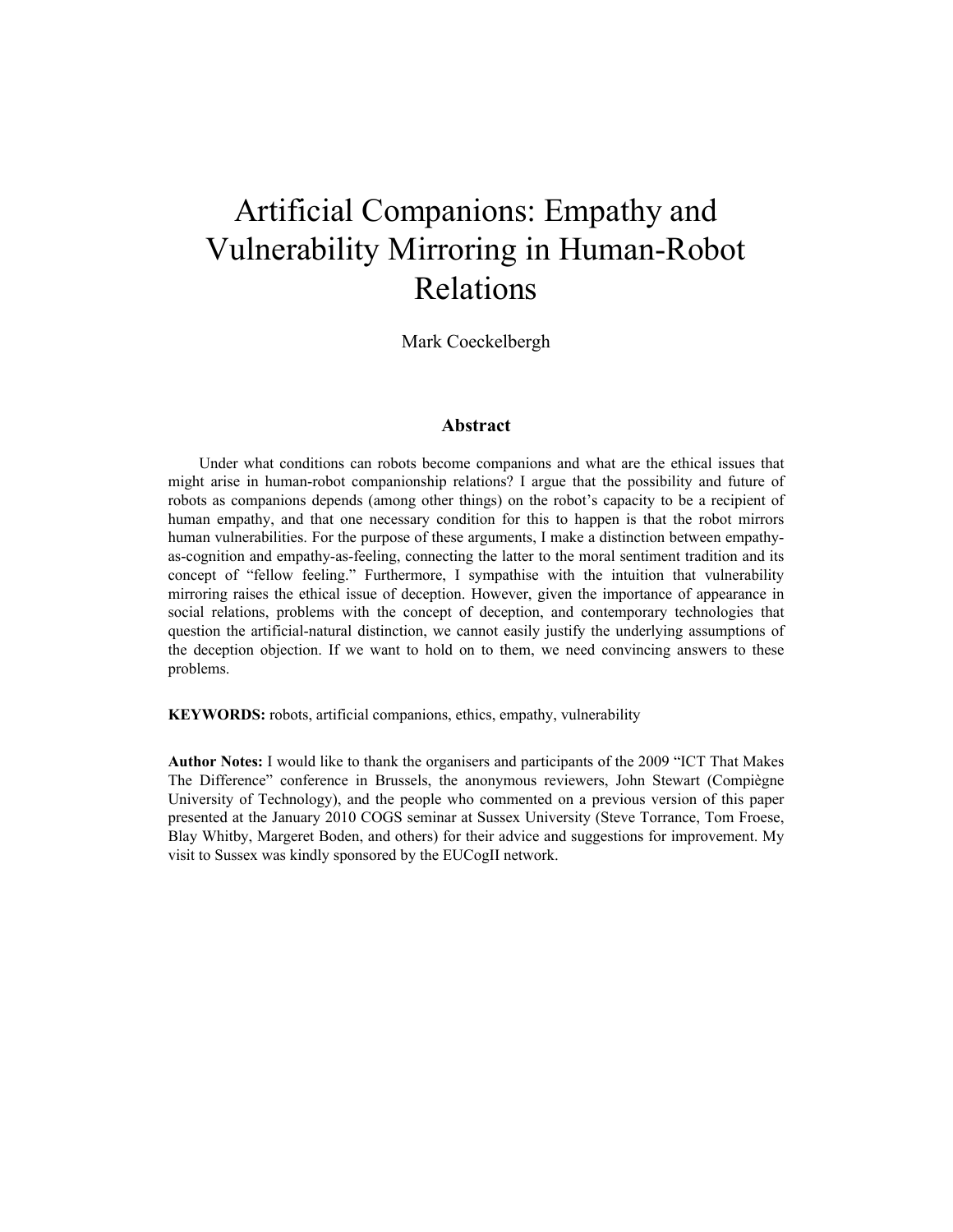## **Introduction**

Suppose that we started to see some robots not as mere objects, artificial slaves, or instruments for human purposes, but that instead they appeared as more-thanthings, as companions or perhaps as friends or even partners. Imagine, furthermore, that we also treated them as such, that is, in a very similar way as we now treat our pets, friends or partners. We would talk with robots, worry about them, be angry at them, play with them, live with them. Even sex and love would be possible.

This scenario raises many questions. For example, the idea of sex with robots can be seen as morally repugnant<sup>1</sup>, and offensive even to think or write about it. And, what does 'love' mean when someone talks about love with robots? Surely this is not *real* love, which can only exist between humans? In this paper, I limit my discussion to the issue of artificial companionship. Are these robots *real* companions? What kind of companionship is going on here? It seems that those who were to live with these robots would be deceived: they would believe that they interact with a real pet or maybe a real human. Is this deception, and if so, is this kind of deception (or self-deception) ethically acceptable?

Whatever we think of it, the idea of humans engaging in companionship relations with robots is not science-fiction. Robots play a role in many domains (Veruggio, 2006), including personal and social contexts and practices such as entertainment, sex, nursing, and education. Whereas companionship with highly human-like humanoid robots may be mere speculation or at least something that belongs to the distant future (the development of highly human-like humanoid robots is still in its infancy), it is likely that some of us will live with robot pets and other robotic 'companions' in the near future – at least, if current trends and technological developments continue. They may not look exactly like humans and may lack many human capacities, but they are meant to function as companions. Before I question and discuss the use of this term as applied to robots, let me say more on the state-of-the-art in the field of 'companion robotics'.

# *Robotic companions*

People already 'keep' commercially available robots in their homes (e.g. the robot Pleo: a robot dinosaur with the behaviour of a week-old baby). There have been experiments with robots in care for the elderly (see Wada et al, 2006 on the therapeutic baby seal robot Paro; see also Bickmore et al, 2005), and they have been used in autism therapy (Robins et al, 2006). Also, given the history of using artificial devices and information technology for sexual purposes, there is a future

 $\frac{1}{1}$ 

Consider the controversy stirred up by Levy's book on sex with robots (Levy, 2007).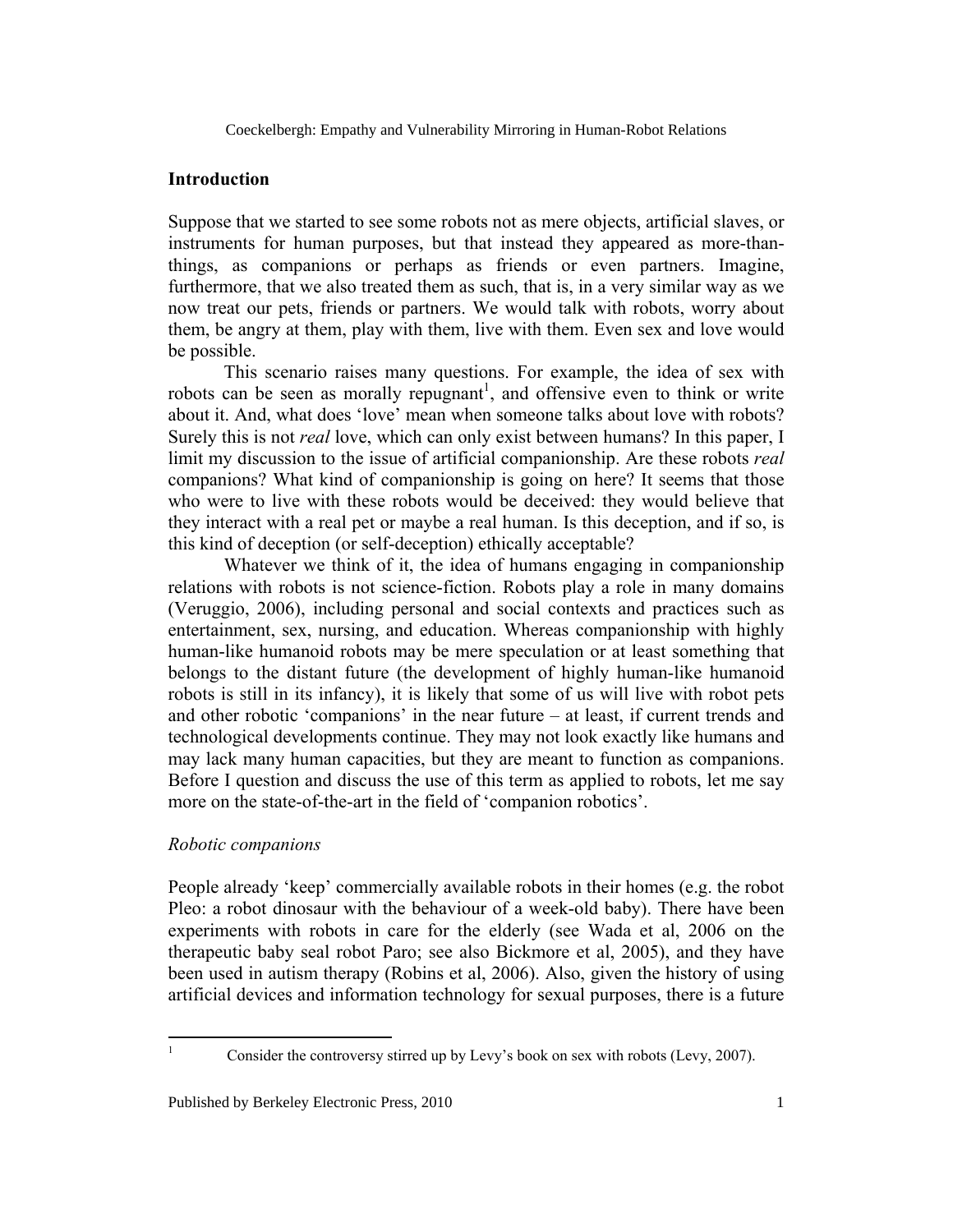for interactive sex robots (Levy, 2007). More generally, use of robot companions can be expected to increase in the near future, if robot companions will be more (artificially) intelligent and capable of interacting with humans in a more meaningful way. Progress has been made in creating embodied 'relational agents' that use face-to-face conversation (Bickmore et al, 2005) and 'sociable' robots have been designed that appear to have emotions, such as the robot Kismet, with its facial expressions (Breazeal, 2003), and the successors Leonardo and Huggable developed by Breazeal and others at MIT. For example, Huggable is designed to be capable of 'active relational and affective touch-based interaction with a person' (Stiehl et al, 2006). Some of these robots can *learn* by interacting with humans. Often learning robots are child-like humanoid robots, such as KASPAR (designed by Dautenhahn and others at the University of Hertfordshire), CB2 (a child robot that develops its social skills by interacting with humans, designed at Osaka University in Japan), and iCub (a robot with the size of a 3.5 year old child that is inspired by theory of embodied cognition and developed by a European consortium). Moreover, such 'social robots' may not only act as artificial pets or even 'partners' (Breazeal, 2003), but also contribute to information services, home security, medicine and health care, elderly care<sup>2</sup>, and household tasks (Floridi, 2008; Dautenhahn et al, 2005). For instance, they could guard the house when the owner is on holiday, assist nurses in hospitals, monitor people with a precarious medical condition, and help elderly people, allowing them to live 'independently' in their own environment.

Concrete steps are being taken to develop robots for these purposes. Apart from the ongoing development of commercial sex robots (for example the recently presented sex robot Roxxxy, which, according to inventor Douglas Hines, is also able to talk about football), the areas of health care and elderly care receive much attention from research and funding institutions. I already mentioned the Huggable developed at MIT, which can be used for therapeutic purposes. In the EU there has been the Cogniron project (Cognitive Robot Companion,  $6<sup>th</sup>$  Framework Programme) and more recently the Companionable project (Integrated Cognitive Assistive & Domotic Companion Robotic Systems for Ability & Security), funded by the EU 7th Framework Programme. Aiming to enhance the quality of life of elderly and disabled persons, and help them to live independently in their own home, the robotic system would monitor, recognise emotional states of persons, distinguish between normal and exceptional behaviour, remind persons to take their medication, and so on.

In response to these technological developments and future scenarios, multi-disciplinary work on human-robot relations and social robotics has grown significantly (e.g. Dautenhahn, 2005, 2007; Breazeal, 2003, Duffy, 2003). This

 $\frac{1}{2}$  The use of robots in elderly care has been proposed as one response to population ageing in Western countries and Japan.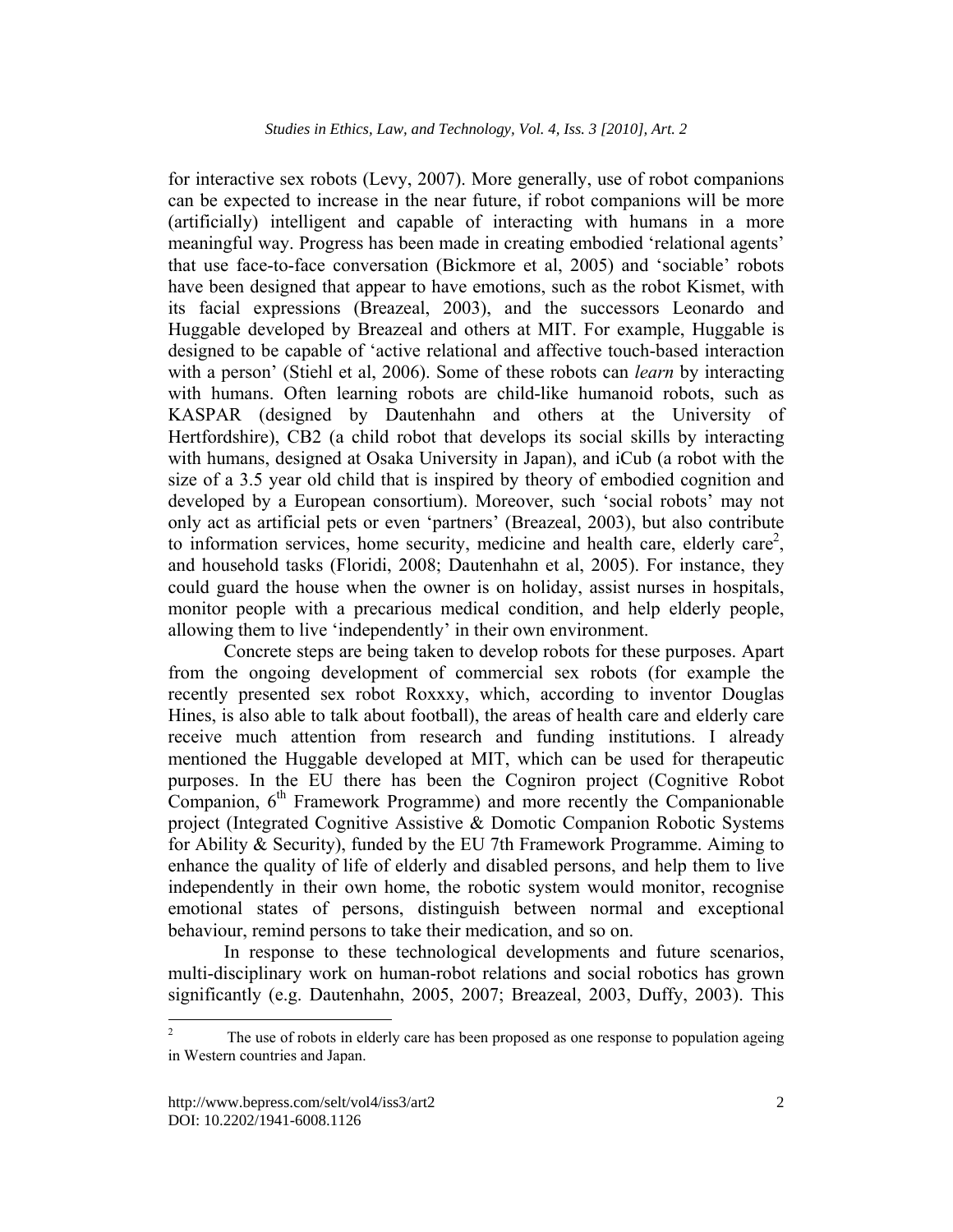paper contributes to work in that area by providing a conceptual analysis of companionship and by discussing the ethical problem of deception in relation to this issue. Let me first elucidate my research question.

#### *Questions*

In my introduction, I suggested some questions concerning artificial companionship. Is it appropriate to say that a robot is a 'companion'? Can it be a companion at all? On what does the possibility of artificial companionship depend? We can think of many conditions, such as the capacity for a certain level of interaction and communication or human-friendly and safe behaviour. The robot would also need to have the opportunity to exercise these capacities in daily human, social environments (as opposed to laboratories or computer simulations). In this paper, I explore my intuition that one of the necessary (but not sufficient) conditions for companionship concerns empathy.

More precisely, my questions are: Can robots become companions, and if so, on what conditions and which are the ethical issues that might arise in humanrobot companionship relations? I will argue that the future of robots as companions depends (among other things) on the robot's capacity to be a recipient of human empathy and that one necessary condition for this to happen is that the robots mirrors our own, human vulnerabilities. Moreover, I will show that we might have the intuition that this raises the ethical issue of deception. But, given the importance of appearance in social relations, problems with the concept of deception, and contemporary technologies that question the artificial-natural distinction, we cannot easily justify the underlying assumptions of the deception objection.

Note that I limit the scope of my argument to *one* condition for companionship and *one* condition for empathy. Human beings, companionship, and empathy are much more complex than that, but here I will pursue one dimension of companionship specifically; there may be many more criteria for companionship, as there are more aspects to empathy.

#### **Empathy in human-robot relations**

Can *robots* have the capacity for *empathy*? If I suggest that empathy may be a condition for companionship, I need to answer at least two questions: (1) *who* (or what) exercises empathy towards *whom* (or what) and (2) *what* do I mean by the term 'empathy'?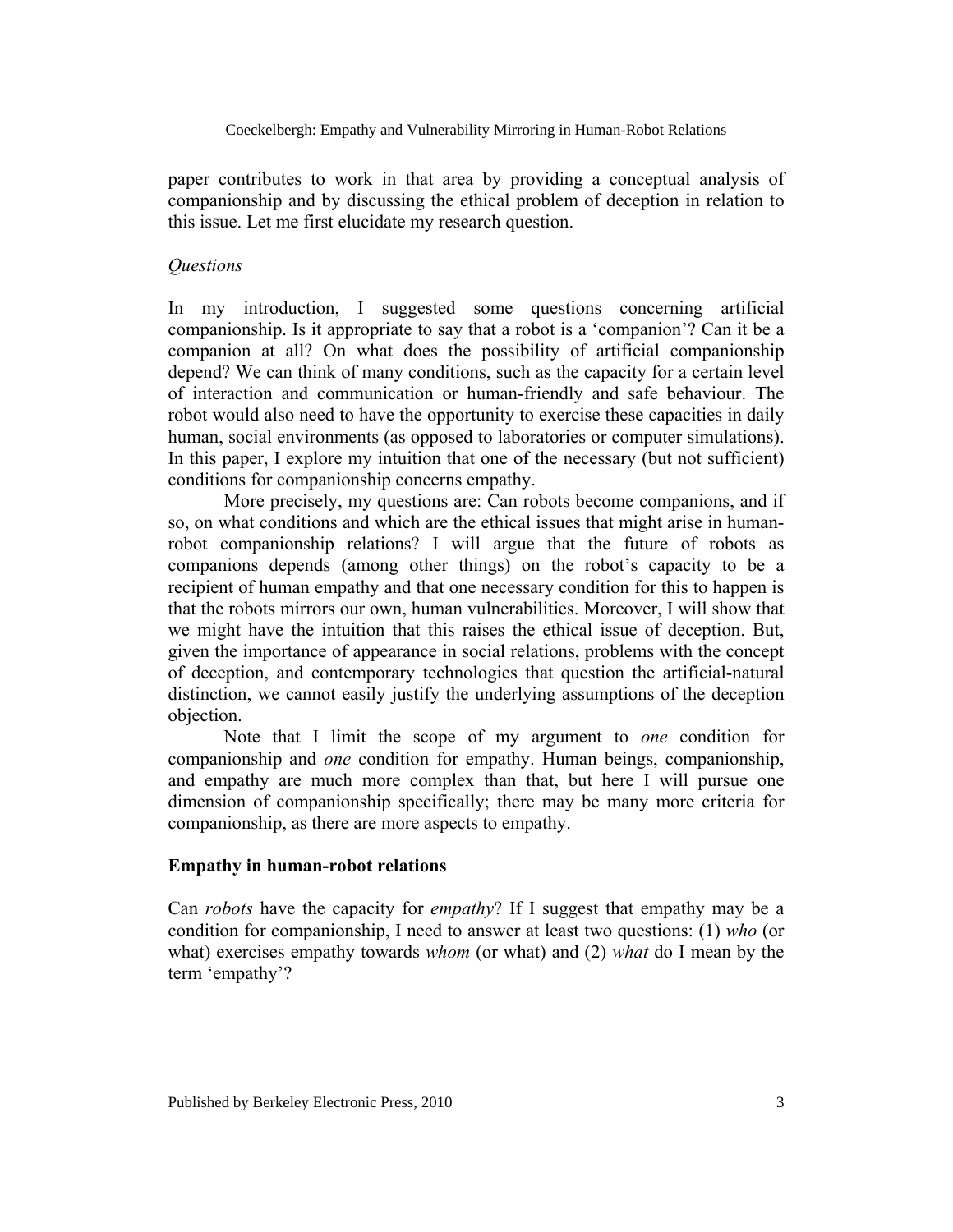#### *Robot empathy and human empathy*

Who or what has a capacity for empathy? In human relations, empathy can go two ways: person A can exercise empathy towards person B and vice versa. But what about robots? Some might say that in the future humanoid robots will be capable of empathy. I doubt it. But whether or not it is possible or will happen, as it stands there are good reasons why robot empathy should not be taken as a condition for companionship. First, to require that robots have the capacity for empathy would be an 'unfair' requirement since we do not require it from all human companions. Very young children and some adults with a mental disorder lack empathy but we still treat them as companions, not as 'mere things' or instruments for our purposes. Secondly, although pets like dogs or cats might be capable of *some* empathy, we do not demand it as a condition for companionship: it suffices that we humans exercise our empathy towards them. Companionship relations, in contrast perhaps to friendship and love relations, need not be entirely symmetrical in this sense: one-way empathy is enough as one necessary condition to sustain the companionship relation. Therefore, I propose that we agree on the minimal requirement that robots can be *recipients* of human empathy as a necessary condition for human-robot companionship.

Understood in this way, it seems that the empathy condition is already met. People who interact with the robots mentioned in the introduction already 'put themselves in the robot's shoes'. Very much like pet owners, they take into consideration what the robot 'thinks', 'feels', or 'wants'. But what does this mean? If people empathise with robots, what kind of empathy is this? Is this 'real' empathy? What is empathy?

#### *Empathy as cognition v. empathy as feeling*

Inspired by the discussion on the nature of emotions<sup>3</sup>, let me distinguish between two approaches to, and definitions of empathy. The first approach views empathy as a cognitive matter. The question is: What is in the mind of the other? We want to achieve knowledge about the (content of) the mind of the other. This kind of empathy is less applicable to relations with robots, since (1) generally we do not suppose that they have a 'mind' and (2) *if* they had one, then how could we know it? How could we know – to employ Nagel's phrase – *what it is like to be a* robot and what it is like to be *that particular robot*? There are limits to our (cognitive) imagination.

<sup>&</sup>lt;sup>3</sup> In theory of emotions there are (among other tensions) two opposing strands. According to cognitivists, emotions are cognitive: they are attitudes, beliefs or judgements (de Sousa, 1987; Solomon, 1980; Nussbaum, 2001; Goldie, 2000), whereas feeling theories understand emotions as awareness of bodily changes (James, 1884; Prinz, 2004).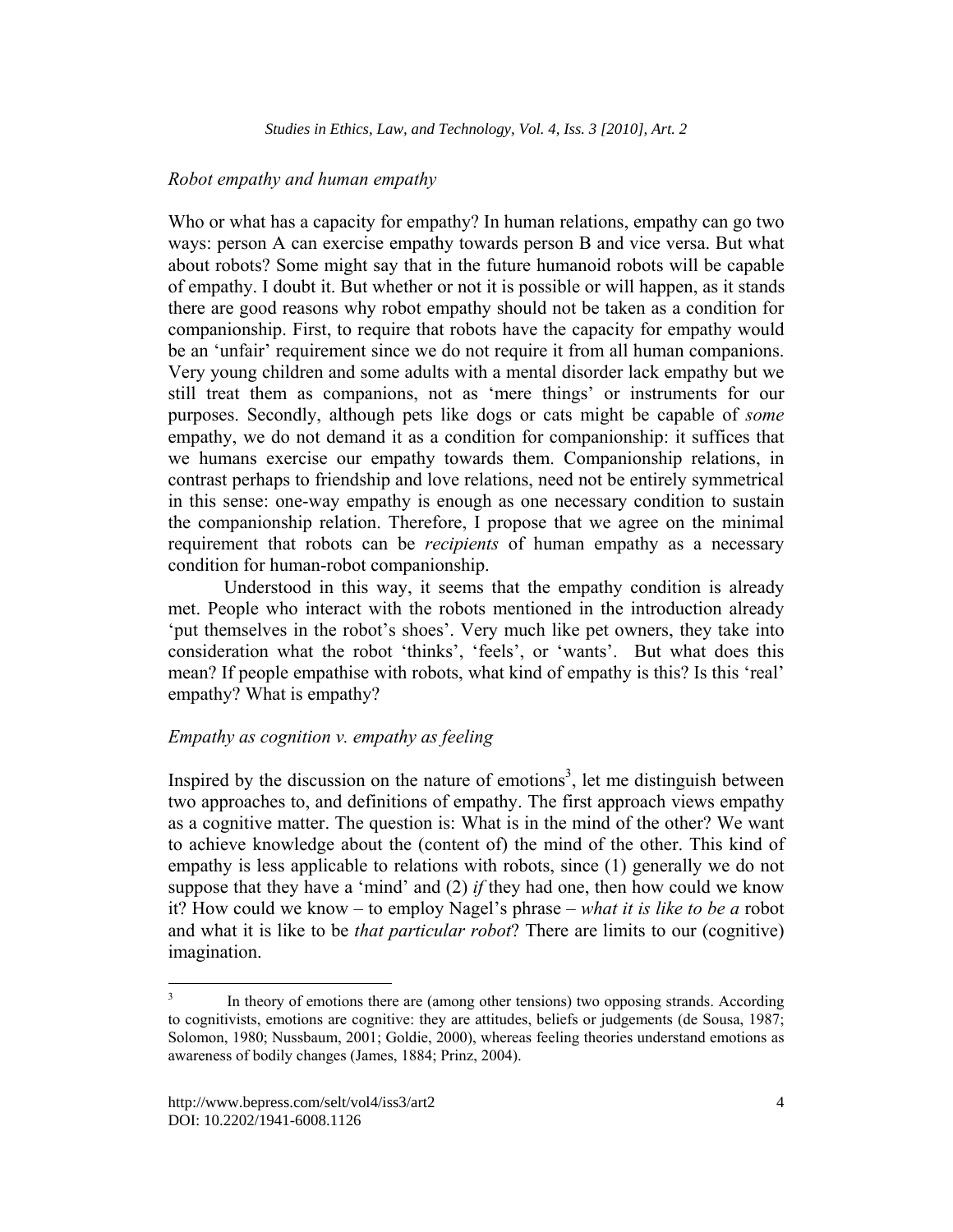Note that the sceptic's objection also casts doubt on the possibility for this kind of empathy to emerge in human-human and human-animal relations: how can we know what it is to like a particular animal or a particular other person? Consider the famous philosophical problem of 'other minds'. Can we be so sure that others have a mind very much like ourselves? Can we have access to the experience and consciousness of others? Do they have an inner life?

Thus, if we defined empathy in a way that renders it a cognitive, epistemological, or mind problem and if we had no solution to the epistemological problem, robots would not be able to be recipients of human empathy.

However, another way of defining empathy: as an imaginative-emotional function. We can always try to *imagine* the mind of other humans or of robots and this empathy is not so much a matter of (certain) belief or knowledge concerning mental states but of feeling: we imagine how the other (human or robot) *feels*. The 'content' that counts here is not what is 'in the mind' of the robot, but what humans feel when they interact with the robot. Here there are no large epistemological problems. Our emotional experience understood in terms of feeling is – by definition – accessible to ourselves. If it was inaccessible, we would not feel it. Therefore, if we define empathy in terms of empathy-as-feeling instead of empathy-as-cognition, it becomes possible that robots function as recipients of our empathy.

But what kind of feeling is it? It is felt that the robot is 'one of us'. Human 'fellow feeling' imagines robots, animals, and humans as 'fellows' rather than as alien minds that need to be known. The 'other' becomes less 'other'; in the centre of this mental operation is what is shared rather than what is different. Moreover, not the individual mind but the social aspect is stressed. There may not be a large similarity in terms of particular properties (for example, the robot has an artificial 'body' and we have a biological body), but the robot is seen as a social fellow, an entity that belongs to our social world. It *appears* as one of us.

I borrow the term 'fellow feeling' from the 'moral sentiment' tradition, which stresses how feelings shape the social and moral life. Hume (2000 [1739/40]) and Smith (1976 [1790]) argued that rather than rational choice, our conduct towards others is a matter of feelings for others. The emphasis in this tradition is on the problem of how the social life emerges from what Hume called 'sympathy'. Sympathy for others – which we can 'translate' in terms of empathyas-feeling – renders it possible that we can live together. This approach can inspire to a more social understanding of ethical problems in human-robot relations: we should be less concerned about what the robot is (rational arguments assessing the moral status of 'the robot') and more about how we want to live together, given that we *already* engage in particular social relations with them in particular contexts. Instead of regarding the robot from a point of 'Nowhere' (as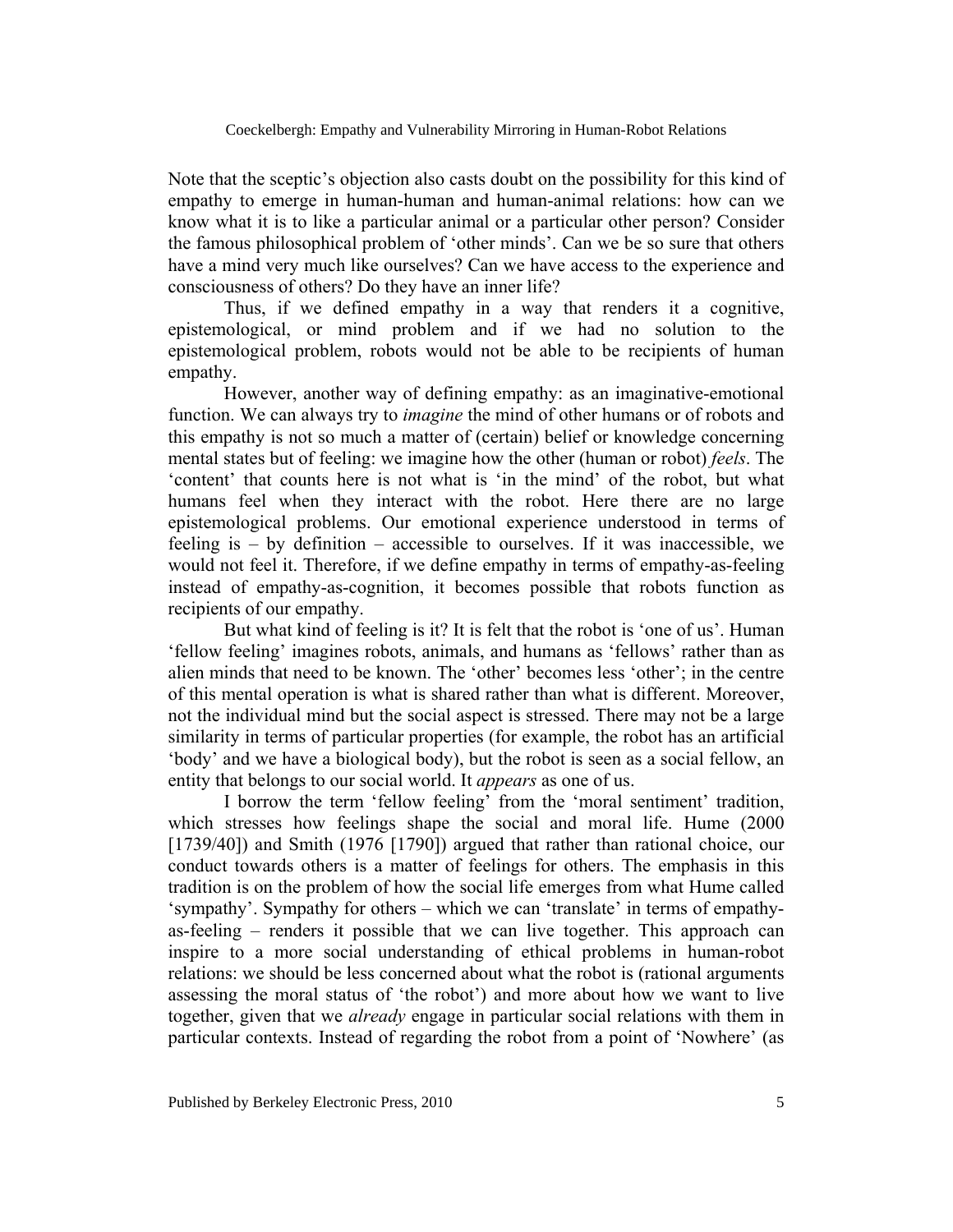Nagel put it, see Nagel, 1986), we can try to understand what goes on starting from the feelings of humans who interact with robots and build up social relations with them. From this perspective, one important and necessary condition for robot companionship has to do with whether or not humans meaningfully regard the robot as a 'fellow', whether or not they *feel* that the robot is a member of their social world. This approach takes seriously human experience in and of humanrobot relations. It does not *a priori* dismiss such relations as being a matter of deception (see my argument below).

Note that perhaps there is no hard distinction between empathy-ascognition and empathy-as-feeling. In contemporary cognitive science and theory of emotions, efforts are made to combine both approaches: if cognition is embodied and to feel cannot do without the awareness and evaluation of the feelings felt (or if emotions have a cognitive *and* feeling component), then the distinction I started from may well turn out to be too strict. More work is needed to spell out the relations between cognition, emotions, and feeling. It might be helpful to distinguish between different 'levels' of empathy. For example, Wallach and Allen suggest that empathy involves 'lower level' mirroring skills, emotions, and 'higher-level' imagination (Wallach and Allen, 2008: 164). I also acknowledge that it might be interesting to integrate more insights from cognitive science (embodied approaches) and theory of emotions into these arguments. I shall explore this further elsewhere. However, even if we could fashion a more adequate conception of empathy in terms of the relation between cognition and feeling, such a conception would not be incompatible with an account of empathy as fellow feeling. Whatever the exact nature of the relation between feeling and the rest of our mind-body make-up, an emphasis on fellow feeling allows us to move away from a philosophy of robot mind (consider also the ugly phrase 'Theory of Mind' used in that kind of discussions rather than empathy) towards a more *social* theory of human-robot relations that pays more attention to feeling – whatever its relation to cognition may be.

#### *Vulnerability mirroring*

Let me say more about empathy as 'fellow feeling' from a hermeneuticphenomenological perspective rather than from a (cognitive) science perspective angle. When do we regard someone or something as a 'fellow'? What creates this fellow feeling? On what does it depend? I suggest that a necessary condition for this to happen is the requirement that the robot (or, for that matter, the animal or the human) mirrors our own, human vulnerability. Let me explain what I mean.

Our embodied existence renders us vulnerable beings. Human empathy is partly based on the salient mutual recognition of that vulnerability: this is what we (among other things) share as humans; this is what makes you 'like me' or 'one of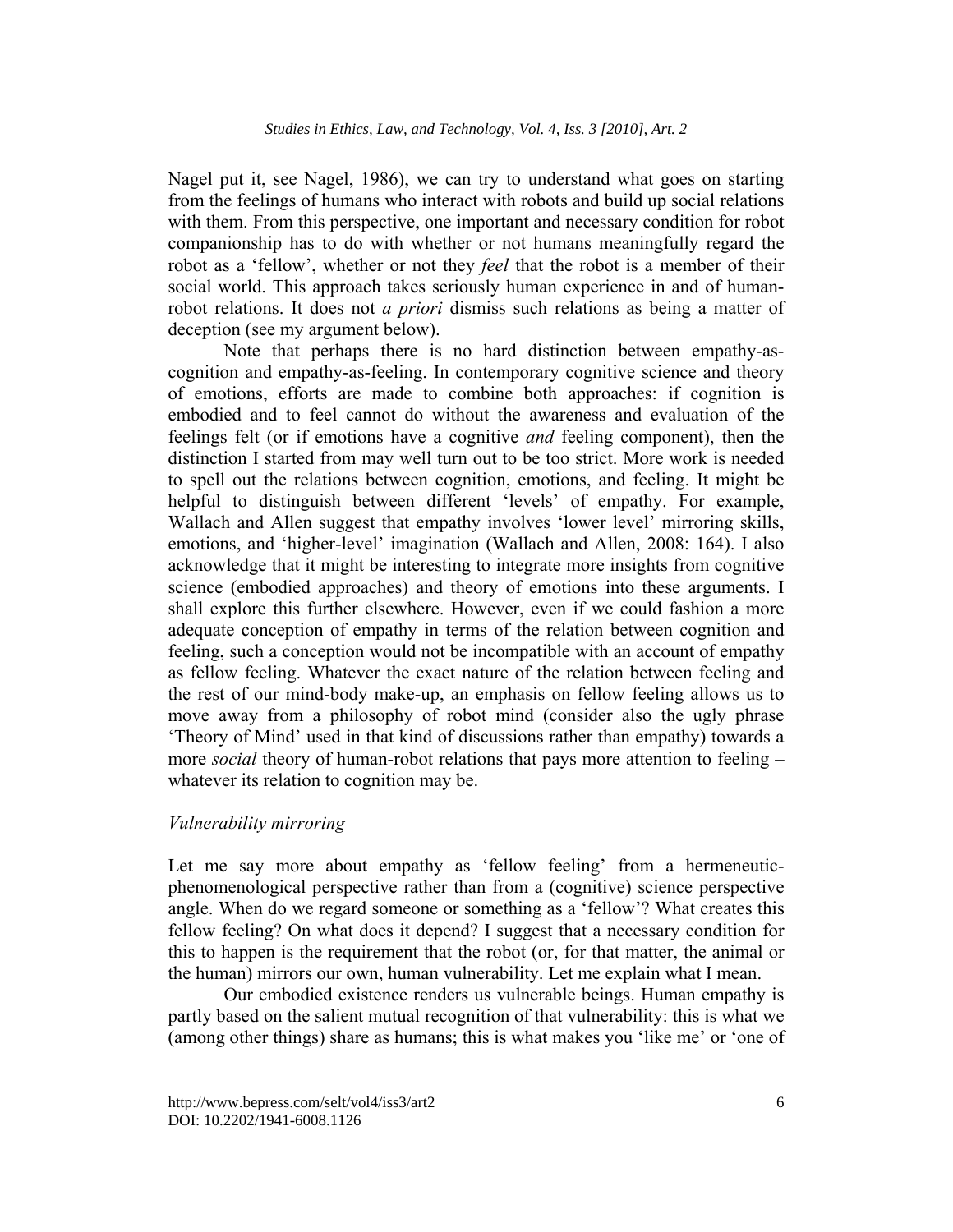us'. In this sense, we are each other's 'vulnerability mirrors'. We can feel empathic towards the other because we know that we are similar as vulnerable beings. If we met an invulnerable god or machine that was entirely alien to us, we could not put ourselves in its shoes by any stretch of our imagination and feeling (see also below).

Note that this 'vulnerability mirroring' can also happen in relations with a fictional character. Nussbaum has suggested in *Poetic Justice* (1995) that by reading literature we come to understand similarities between ourselves and the other and realise that we share vulnerability. More generally, empathy has to do with recognising all kinds of similarities, not just shared vulnerability or related existential features such as mortality. Nussbaum has argued that empathy allows us 'to comprehend the motives and choices of people different from ourselves, seeing them not as forbiddingly alien and other, but as sharing many problems and possibilities with us' (Nussbaum, 1997: 85). Thus, vulnerability mirroring is part of a more general mirroring process which establishes an empathic connection between humans, and which is also further stimulating that empathic process. The result is that we come to see the other as a fellow, as 'one of us' rather than an alien other. Consider also the fact that we feel most empathic towards those who are 'nearest' to us – not so much geographically but in terms of them having similar kinds of lives, problems, and aspirations.

However, vulnerability mirroring is not strictly limited to human-human relations. Our social world, in so far as it is constructed by empathy as fellow feeling, does not coincide with an all-human sphere. It helps vulnerability mirroring if there is already a relation, perhaps based on shared properties. As Hume wrote about what he calls 'sympathy' in *A Treatise of Human Nature*: 'The stronger the relation is betwixt ourselves and any object, the more easily does the Imagination make the transition [...]' (Hume 2000 [1739/40], Book II, Section XI).

However, we should not conceive of similarities in terms of properties alone but also consider the active, practical side. The etymology of 'companion' links the word to 'eating the same bread': it refers to shared needs in addition to shared practices of fulfilling these needs. Some pet animals such as dogs and cats also mirror our vulnerability: they have their weaknesses, their problems, their characters, their little sufferings, their needs, etcetera. This is a necessary condition for us to accept them as companions. They are the mirror in which we understand that we (humans) are vulnerable and it is because we see their (animal) vulnerability as related to our own that we come to see them as fellows.

To the extent that robots can function as 'vulnerability mirrors', they fulfil at least one of the necessary conditions for companionship. *If* they meet this criterion, they can be considered as 'fellows' rather than 'mere things'. Of course many current robots do not meet this criterion because the differences between the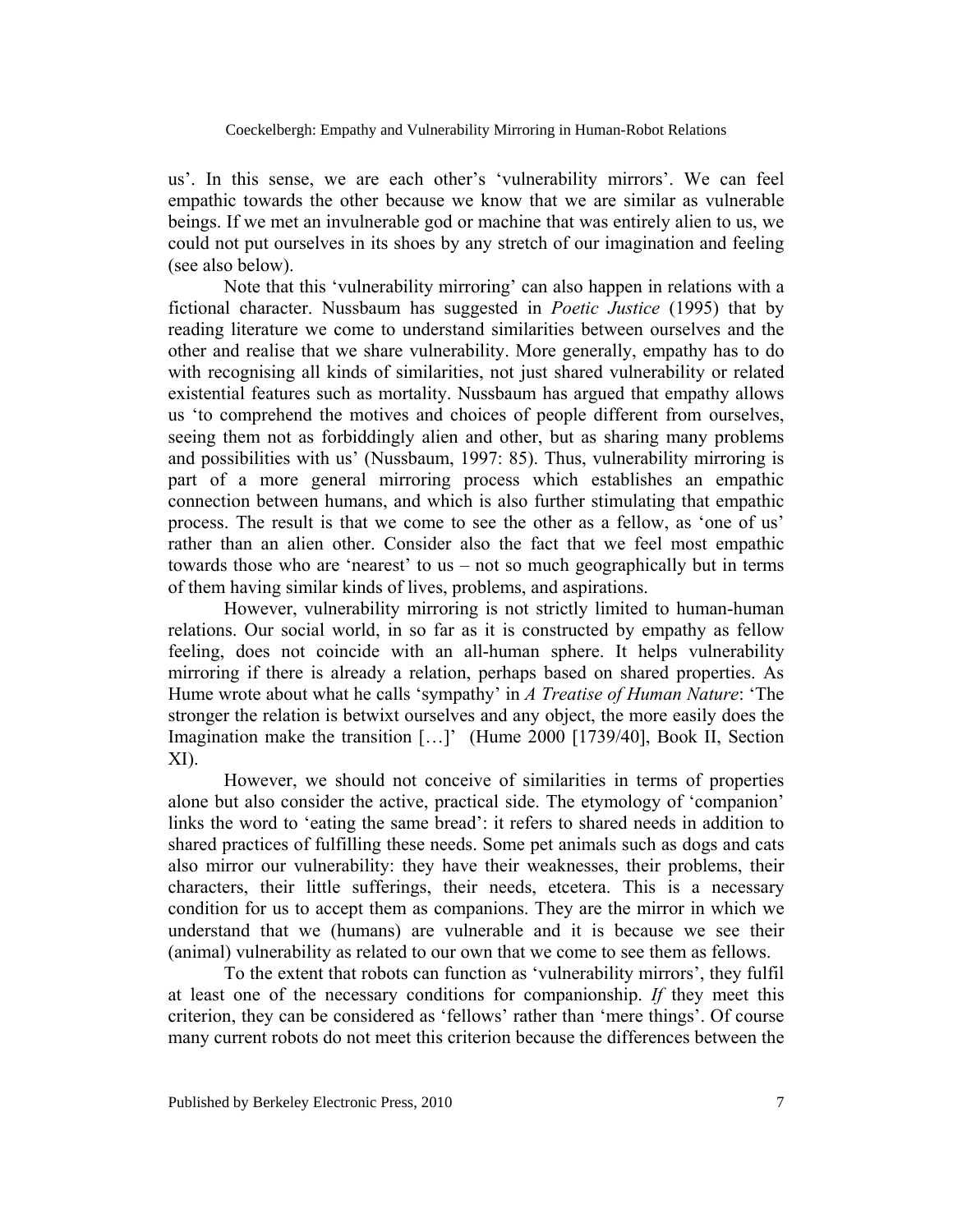robot's vulnerability and the vulnerability of the human are too large. For example, we may feel that we have little in common with a vacuum cleaner robot (e.g. the Roomba). But many pet robots that are used today meet the empathy as vulnerability mirroring criterion: they are regarded by the humans who interact with them as fellows and receive human empathy, and this is partly and necessarily due to the 'vulnerability mirror' operation of empathy-as-feeling: humans do not so much *know* but *feel* a shared vulnerability. Provided that robots fulfil other necessary conditions (such as human-friendly behaviour) they will be regarded as companions.

Note that empathy is not only about suffering; we can also empathise with joyful others, winning others (consider people empathising with their winning football team), and so on. However, this is only possible if our friends or heroes are still vulnerable like us to a sufficiently high degree. Humans (including football players and other celebrities) meet this criterion effortlessly. And we can sympathise with a human-like suffering god, but not with a perfect 'philosopher's god' who would be incapable of (human-like) suffering or joy. Robotic vulnerability mirroring, then, can only be 'successful' in terms of establishing artificial companionship if it strikes that particularly human balance. Not only would these robots have to be qualitatively vulnerable in a way that resembles human vulnerability (for example have a 'body' that is vulnerable in a similar way biological bodies are), the designers would also have to get the degree of vulnerability right. If robots are too vulnerable and (as arguably most current robots are, dependent as they are on human control and energy supply), empathy cannot find its object since there is too much dissimilarity; but if they are not vulnerable enough, they cannot receive our empathy either. If robots were titans of steel and silicon or entirely virtual robots that enjoy immortality in a sphere of invulnerability, they would be far too invulnerable and -non-tragic to deserve our human empathy. Whatever else they may be or do (they might be benevolent or of the 'Terminator' type and they may be useful to us or not), we would not call them companions.

To conclude, I have suggested that the emergence of companionship relations between humans and robots depends on empathy. Exploring this intuition, I have argued that this empathy must be understood in terms of fellow feeling (experienced by the human) based on what I call 'vulnerability mirroring'. In practice and given current levels of technological development, this implies that robotic companions would need to be designed to mimic biological entities like small children or pets, which we see happening right now. In the future, vulnerability mirroring might be achieved with more intelligent and more humanlike artificial entities.

Note that so far I did not make a normative, programmatic claim. The development of robotic companions may well be unacceptable for various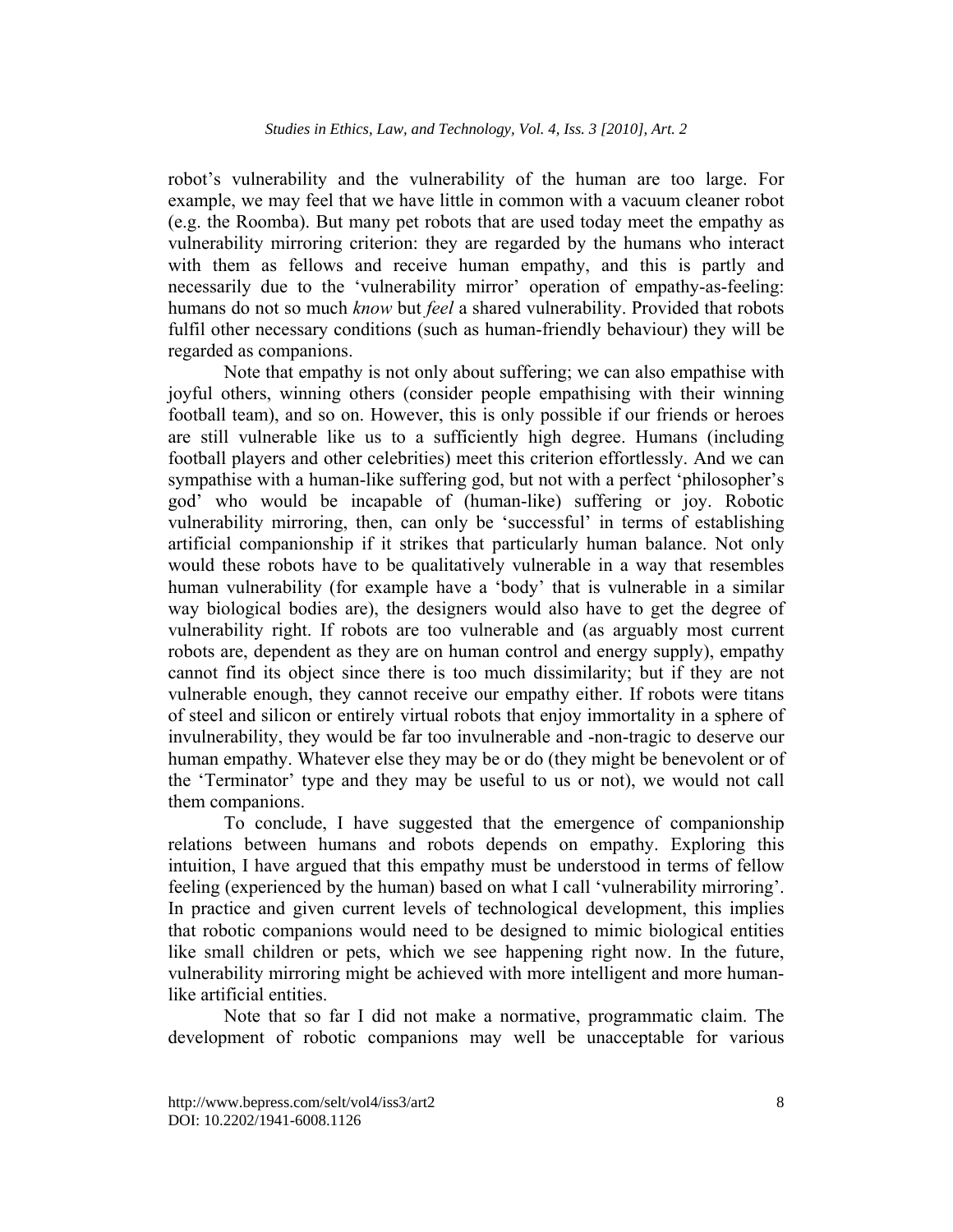reasons. My intention was only to outline and discuss one condition for robotic companionship. However, now I will discuss an ethical objection-deception.

## **The deception objection**

We might object that there is an ethical problem with this kind of empathic relation: since robot pets *imitate* their biological cousins, they seem to *deceive*  humans. They make us believe that they deserve our empathy, but they are 'mere machines'. The human vulnerability might be real, but *they* do not really mirror that vulnerability since they are not living beings. The mirror deceives and deception is morally unacceptable.

Before I continue to discuss this objection, let me note that of course there are other moral problems with human-robot relations and robot companionship, and there are good reasons to question the development of intelligent autonomous robot companions.<sup>4</sup> But here, I will focus on the problem of deception.

This particular objection against vulnerability mirroring must be related to more general concerns about deception by robot companions. Consider Sparrow and Sparrow's objections against using robots as companions in elderly care: they argue that when elderly people mistakenly believe that the robot really cares about them, is pleased to see them, and so on, this delusion is morally problematic: it is 'deception' and this deception is morally 'bad' for mainly the following reason:

What most of us want out of life is to be loved and cared for, and to have friends and companions, not merely to *believe* that we are loved and cared for, and to *believe* that we have friends and companions, when in fact these beliefs are false. (Sparrow and Sparrow, 2006: 155).

In other words, robots may provide elderly care services but they *don't care*: they don't really care *about* the person they 'service'*.* I agree that this is the case (the robots are not conscious, how *could* they have genuine concern for anything at all?) and I share the intuition of the authors concerning deception and its morally problematic character. However, if the objection were to be held against my vulnerability argument, there are some major problems once we try to justify the objection. Let me offer several possible responses to the deception objection *as related to the vulnerability argument*. (And as a by-product, these responses are also relevant to the general deception objection.) They concern (1) the importance of appearance for social life, (2) conceptual difficulties with the term deception,

 $\frac{1}{4}$  Consider for instance the problem of responsibility given that many of these companion robots are or will be autonomous systems that are to a large extent not under direct human control. (Compare with similar responsibility problems in military robotics).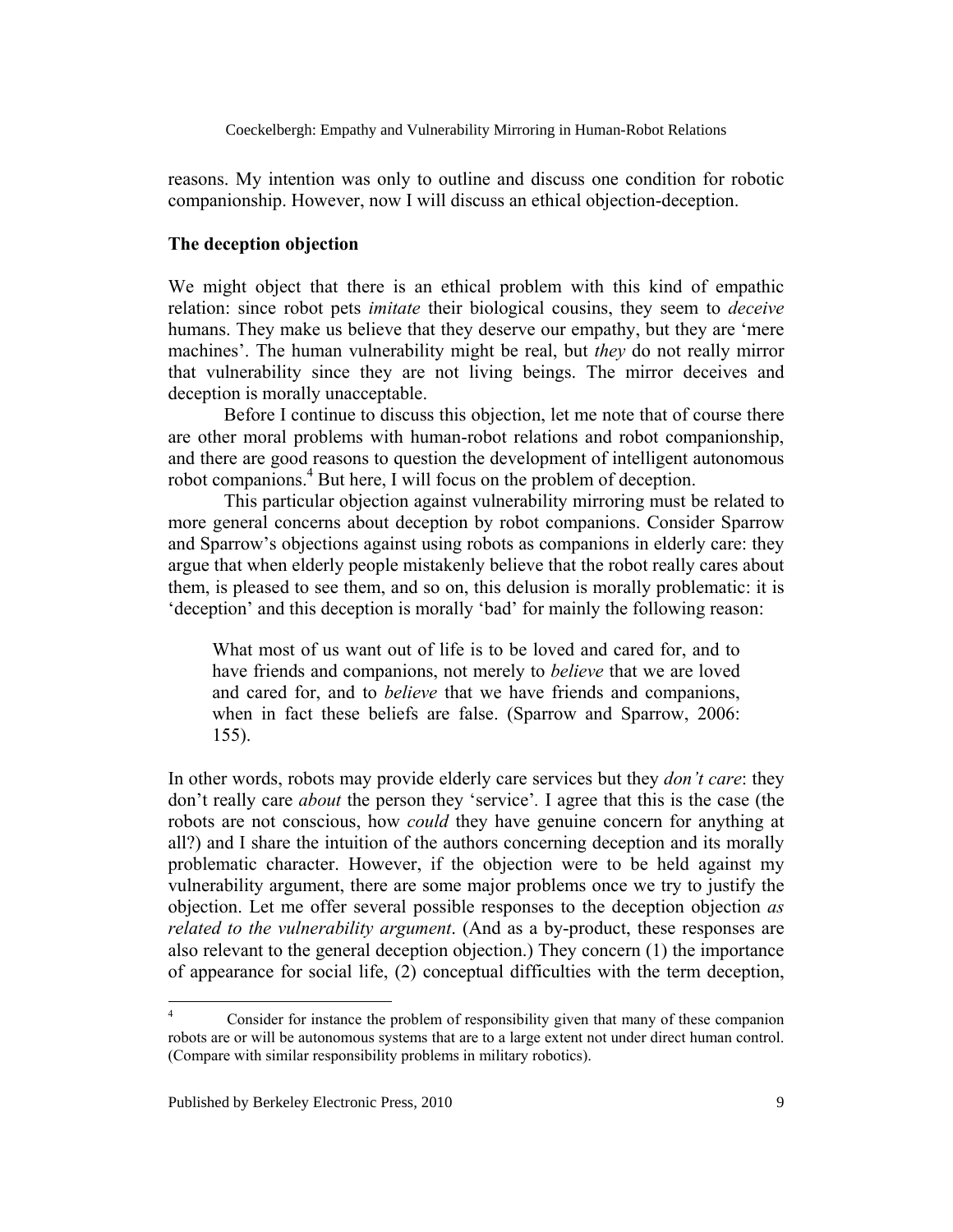and (3) problems with the distinction between, and evaluation of, artificial and biological vulnerability.

#### *Appearance and the social life*

First, it is controversial to claim that lying is always morally unacceptable. Many of us would agree that it is permitted to lie in the well-known inquiring murderer case<sup>5</sup> or in cases that involve serious threats to the life of (at least) one's partner, children, friends, or oneself. It is also highly doubtful that making-believe is always morally problematic. In fact, we humans do it a lot. We do it not only in some particular practices such as poker or other games; to some extent 'deception' is present in all social interactions when we take on social *roles*  which, by definition, involve role playing. In those interactions the difference between 'reality' and 'appearance' or between 'inauthentic' and 'authentic' is not so clear. Appearance is the glue of social life and involves learned, often involuntary<sup>6</sup>, salient 'deception'. There is no perfect and unproblematic match between the social roles we play and the person we 'really' are. One may regret this and conclude from society's 'corruption' that we should retreat from society<sup>7</sup>, but this can hardly be a solution for all of us – nor for the robot, which is supposed to participate in social life. Moreover, part of social learning is imitation and it is not *obvious* why imitation of social behaviour by a robot is more problematic than (learning by) imitation by humans, for instance by children. And if there is 'deception' on the part of the human, then what exactly is the moral difference between giving illusions to a young child (for instance by means of stories about imaginary beings or by means of giving them stuffed animals) and giving social-robotic illusions to an elderly person with mental capacities that reach a similar level as the young child's? Does it matter for deception if the robot looks human or not?<sup>8</sup> Does the problem change if it is a *virtual* robot or a real robot? I do not know the precise answers to these questions but at least those who use the deception objection should provide them and make finer distinctions

 $\frac{1}{5}$  Someone knocks at your door and asks where the person is he wants to kill. You know where the person is and you know that the man intends to kill that person and will probably succeed in doing so. Do you tell the truth about where the person is? The case is often used to discuss Kant's view that lying is never permissible.

<sup>6</sup> It is a fact of social life that we neither fully control our appearance nor the social consequences of that appearance.

<sup>7</sup> Sometimes this view is attributed to Rousseau, but his view is more complex: society corrupts us in various ways but civil society (the political life as citizens) can liberate us.

<sup>8</sup> Some worries may be avoided by building robots that look like pets rather than humans. The 'uncanny valley' hypothesis (Mori, 1970) suggests that we fear robots that look nearly human more than dolls or humans (or robots that would not allow us to differentiate between them and humans).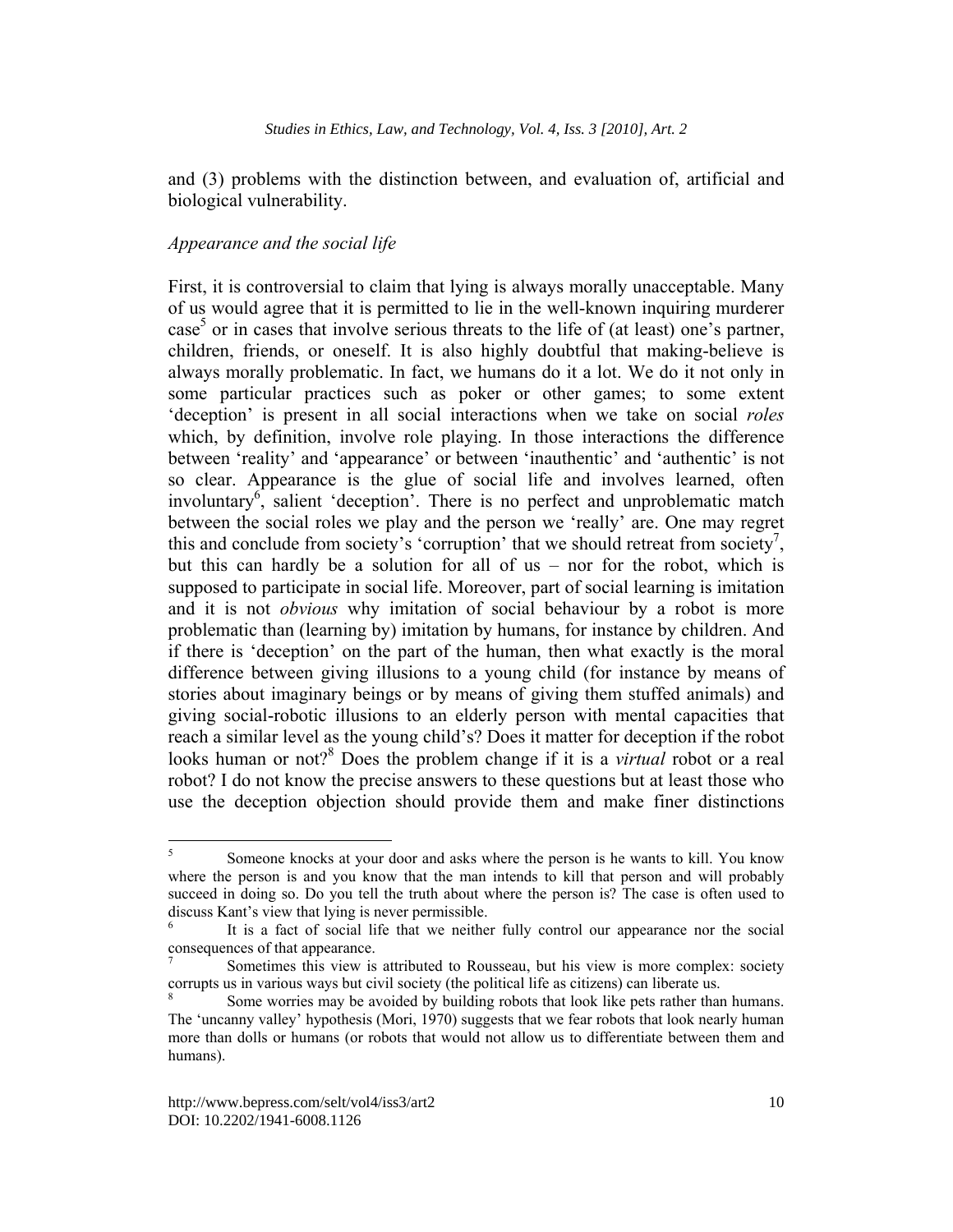between different kinds of robots and practices. I feel that it would be unfair to demand of (all) companion robots that they are more 'authentic' than humans – adults and children – in particular situations, contexts, and stages of life. In the case of relations between robots and elderly people with cognitive limitations, for instance, we need to think harder about the moral quality of relations between that-kind-of-objects (appearing as more than things) and that-kind-of-subjects (appearing as not enjoying full subjectivity).

#### *Deception?*

Secondly, it is not obvious that there is 'deception' in the case of vulnerability mirroring and the emergence of fellow feeling. Deception hides truths, and truth is a criterion for knowledge. But the kind of empathy at work here is a matter of feeling and it is not obvious that feelings can be 'true' or not. One would need to specify a criterion outside the empathic process that would allow us to evaluate the 'truth' of the feeling. One criterion could be 'the truth about the robot'. People who entertain the objection mean that the robot is 'just a machine'. But precisely this 'observation' can be questioned given people's experience of some robots as being more-than-machines. 'The truth about the robot' is not something that exists entirely independent of human subjective experience and cannot be limited to the scientific view but must include user experience. Another external criterion might be the requirement that the feeling originates from a 'true' or 'authentic' self. But what is this authentic self? This has been a long-standing philosophicalpsychological issue; the meaning of the term cannot be taken for granted.<sup>9</sup> We should be reminded that (human) others are not always transparent to us and neither are we always transparent to ourselves. Moreover, it is questionable if the self can be defined absolutely independently from the social world – which in this case might include a robot.

One might further object that here persons are not deceived by the robot but *by themselves* and that this is the morally problematic point. However, the notion of self-deception is notoriously controversial, since it seems to imply that at a given time it is true that a person P knows the truth (about the properties of the robot) and does not know the truth (believes that the robot really cares etc.). But even if this is psychologically possible (as opposed to logically), then surely this defuses the objection since it implies that the person has the possibility to gain access to the truth *if (s)he really wanted to*. In that case, it seems, there is no hard *moral* problem concerning the human-robot relation.

<sup>-&</sup>lt;br>9 The literature on authenticity and self is vast, including work by Rousseau, Kierkegaard, Marx, Heidegger, Sartre, Fromm, and numerous contemporary discussions (for example Trilling, 1972; Taylor, 1992; Anton, 2001).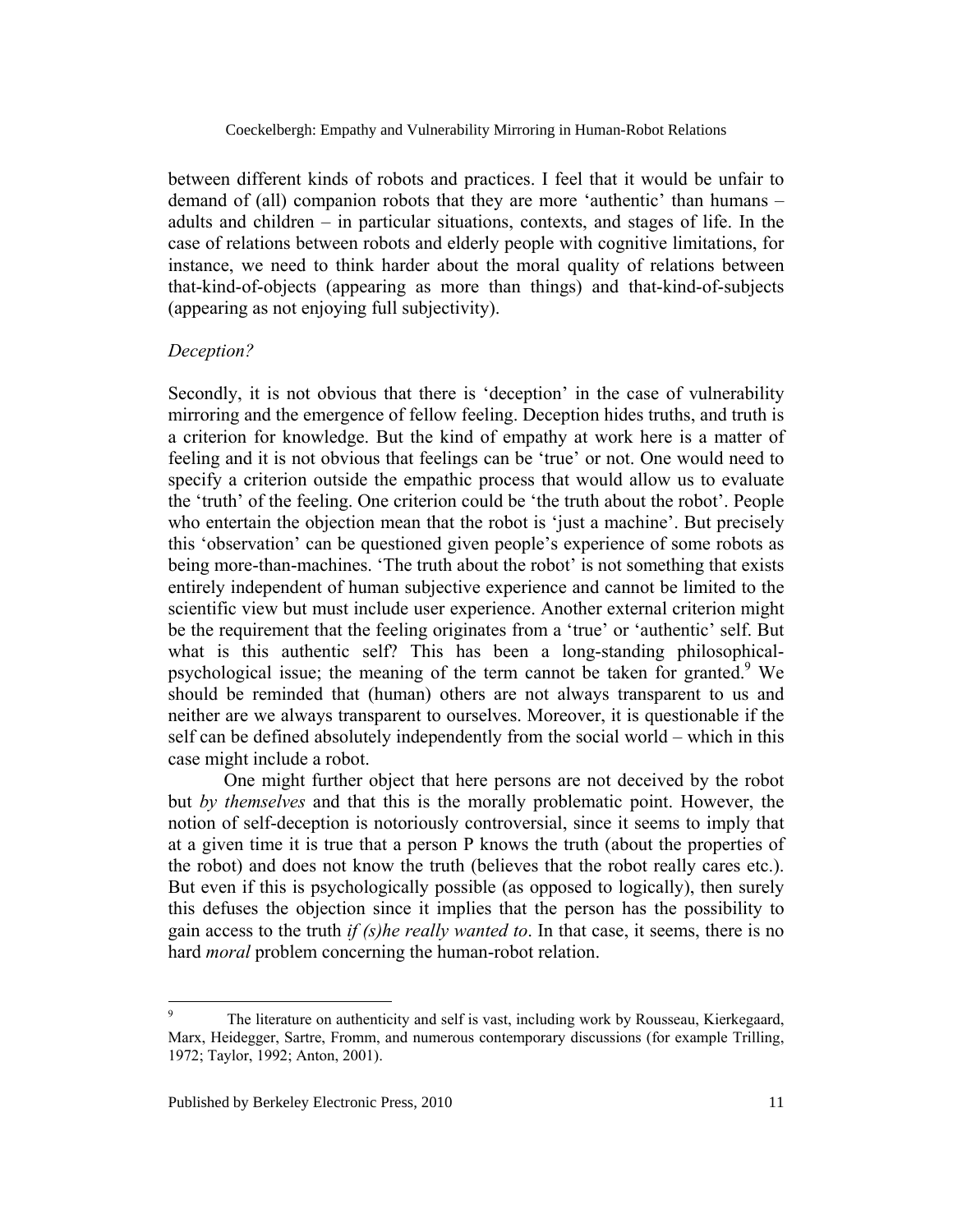In fact, in human-robot relations where the humans are adults with no mental disabilities, these humans *know* that the robot is a machine, a non-human and at the same time they *feel* that the robot is more than that – and know that they feel in this way – and they do not have any psychological or moral problem with this. Being highly social animals, we are used to live by appearance and we can cope with different levels of experience.

In this respect, it is telling that when research shows that socially communicative robots are more likely to be accepted as companions, it is their *perceived* sociability that makes users accept them (Heerink et al, 2006). Reeves and Nass (1996) showed us that users even treat ordinary computers in a social way, like real people, but depending on appearance. The social importance of appearance is also confirmed by experiments by Robins, Dautenhahn and others in which autistic children prefer *not* to interact with a robot that appears human (Robins et al, 2006). They prefer 'mechanical' non-social interaction. So, it seems that if we do *not* relate to robots on the basis of the appearance of sociality, we have a (social) problem. But robots are also studied as interactive 'new media' (see for example Shinozawa et al, 2003) which has foregrounded cultural differences in how people respond to robot appearances.

I concede that in the case of humans with significant mental disabilities  $\text{(elderly or not)} - \text{i.e. people with very limited cognitive capacities} - \text{there may be}$ a moral problem. However, as I said above, I do not have a straightforward answer to the question why giving robotic companions or other 'more-thanobjects' (e.g. dolls) to these impaired humans is more morally problematic than giving the same robots or dolls to young children with similar mental abilities, provided, of course, that their emotional and other well-being is served and enhanced and that these robotic companions do not *replace* human contact and care.<sup>10</sup> (Compare with our treatment of young children: when we give them dolls, the dolls are not meant to replace human contact and care).

Thus, if one wishes to defend the value of truth – and perhaps philosophers have a moral duty to do so – then at least one has to take into account how truth is treated by humans in existing social, technological, care practices. Otherwise, philosophy risks to be irrelevant to concrete moral experience and practice.

 $10<sup>1</sup>$ 

<sup>10</sup> On this point concerning replacement I agree with Sparrow and Sparrow (2006).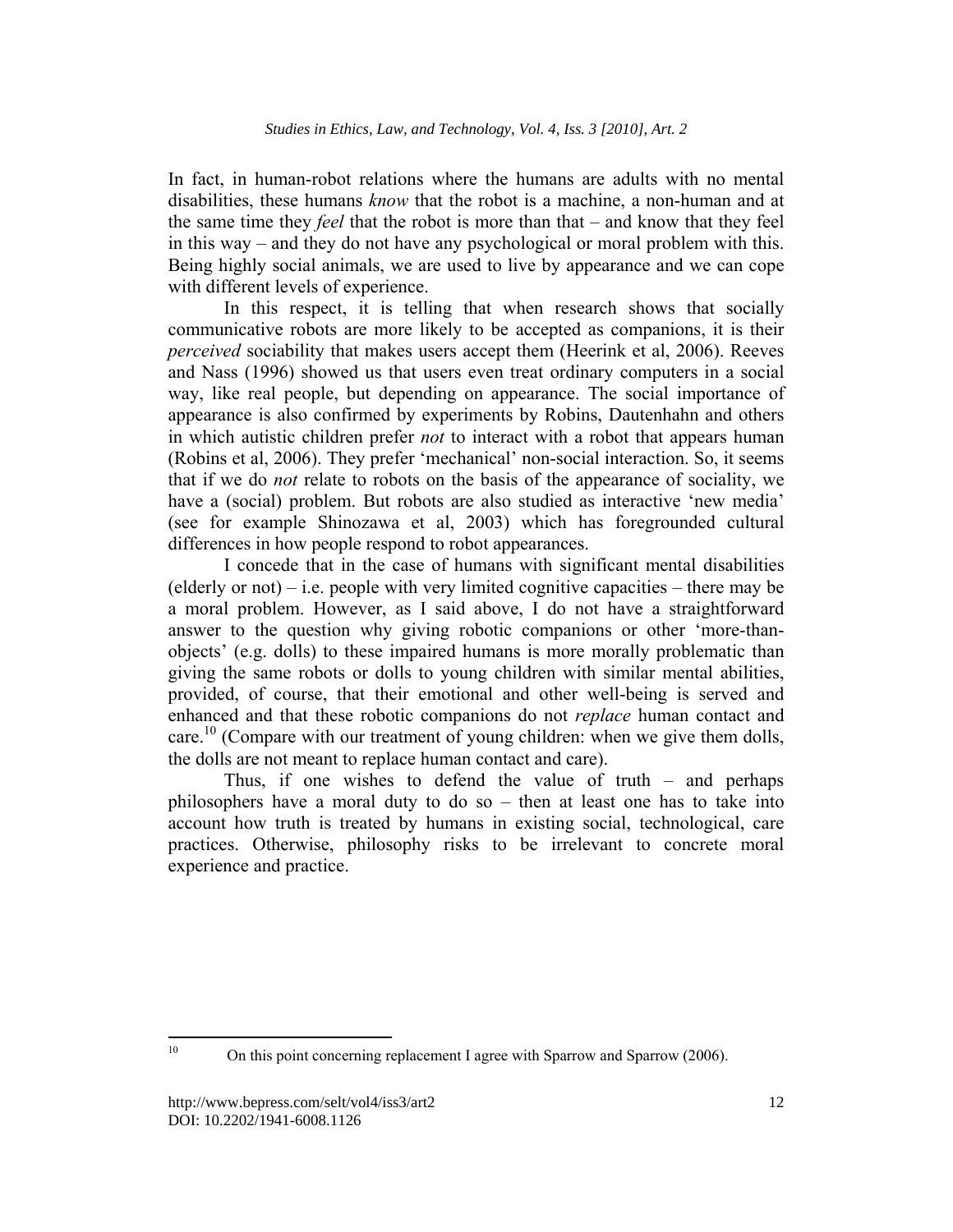### *Biological and artificial vulnerability*

Thirdly, the deception objection to the *vulnerability* mirroring argument involves at least the following problematic assumptions:

- 1. only biological vulnerability is real
- 2. biological vulnerability is more real than artificial vulnerability
- 3. biological entities are more vulnerable than artificial ones
- 4. biological life is more valuable than artificial 'life'

Can these assumptions be justified?

Firstly, there is no doubt that machines are also vulnerable. Whereas cyberspace and information technologies may well *aim* at invulnerability (and perhaps immortality, as in transhumanist versions of techno-utopian worlds), they depend on software and hardware that are very vulnerable indeed. Hardware can easily be destroyed and computer programmes can 'crash' or get damaged in various ways. And cyberspace, which might seem almost invulnerable considered as an immaterial sphere disconnected from earth, is very dependent on hardware and software all over the world – and on the humans who use, design, maintain and monitor the supporting systems. Robots are as vulnerable as their hardware and software is (if this distinction is still meaningful at all)<sup>11</sup>. Moreover, there are at least metaphorical parallels to biological vulnerability. Software risks can be described in epidemiological terms (viruses that spread etc.) and hardware is as material as the human body. Why do we hold on to the intuition that biological 'hardware' is more valuable and that its vulnerability is more 'real'? If these technological vulnerabilities are so significant for the way we work and the way we live, how 'unreal' or unimportant are they? In any case those who make these assumptions must provide an answer to these questions.

Secondly, the very border between the 'natural' and the 'artificial' is continuously called into question by technological developments in medicine, biology, and converging fields: intelligent prosthetic devices, synthetic biology, nano-pills, or brain-computer interfaces make us into 'cyborgs' to some extent: mixtures of biological and technological substances. Thus, in the future our intuitions concerning the border between natural life and artificial 'life', , and the importance of that distinction might change. Those who argue against robot companionship by relying on current values should at least take into account the very possibility of moral-technological change: technology is not neutral towards morality but often changes our morality. Consider what the contraceptive pill has done for our evaluation of sex before marriage or what social network sites do to

 $11$ Recent developments in robotics (e.g. when 'bio' and 'techno' merges) and cognitive science (embodied cognition) call into question the software/hardware distinction.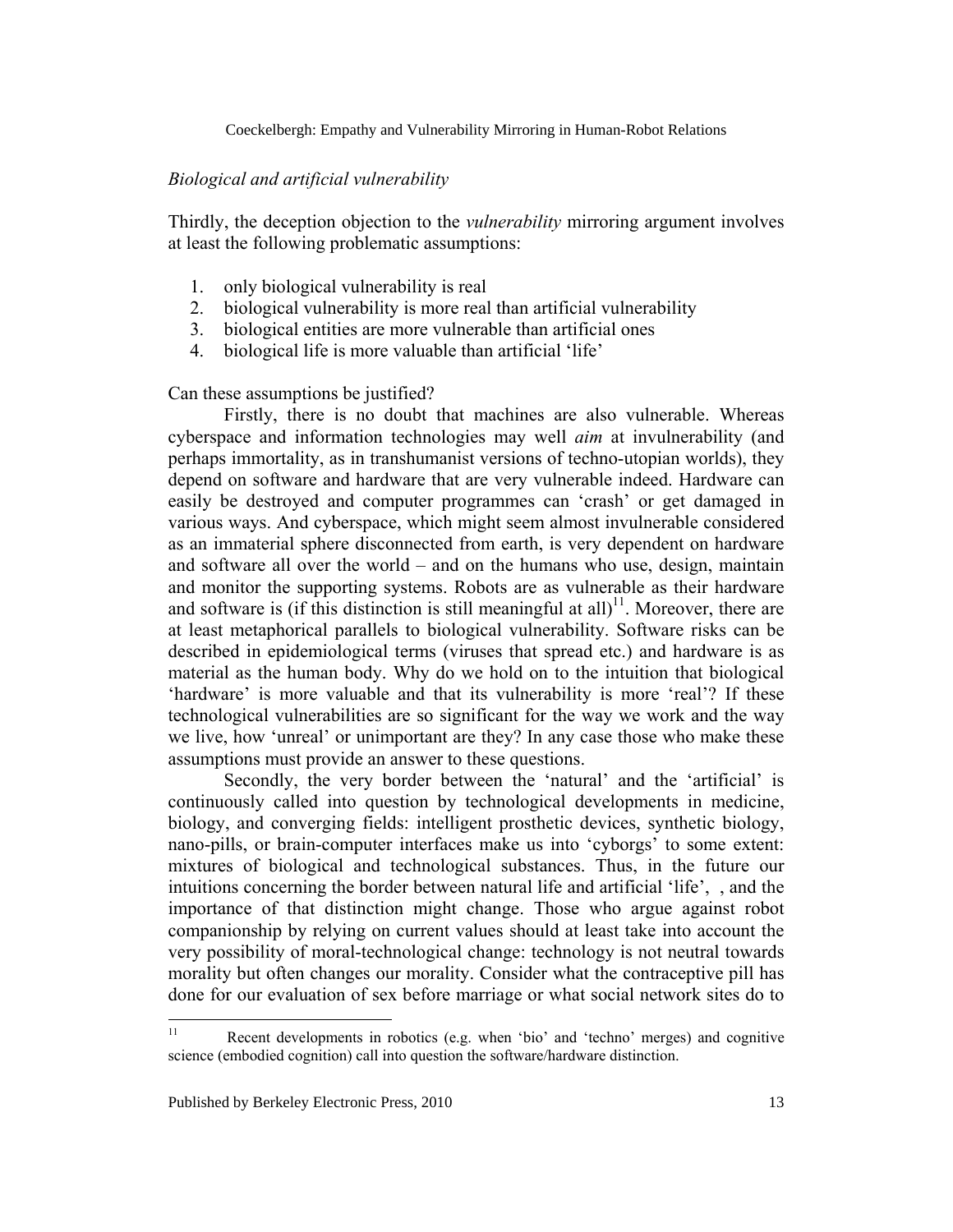the value of privacy. While it is difficult to predict how future robots will change our lives and our values, one should not assume a static view of morality.

# **Conclusion**

I conclude that the future of companion robots depends – among other criteria – on the robot's ability to invite the development and exercise of human empathy towards the robot, in particular on empathy-as-feeling which is conditional upon vulnerability mirroring.

Most current robots do not meet this criterion and still appear to us as 'mere machines', but this is changing. Some 'owners' of robots come to see themselves increasingly as 'keepers' of the robot, as its 'friend', or even as its 'partner'. People involved in human-robot relations increasingly replace the neuter pronoun 'it' by the personal pronouns 'he' and 'she'. (In the English language a similar change has happened with regard to babies: today most people prefer to use personal gendered pronouns). Part of what goes on here is the development of (one way) empathy: the robot is considered as an other, it is felt that the robot is part of our social world, and this invites humans to put themselves in the robot's shoes and evaluate and adapt their behaviour accordingly. "What would the robot think if I did this?" "The robot would feel unhappy if I didn't do this." "I feel guilty neglecting my robot's wishes." Are these changes to be welcomed?

I sympathise with the response that there is something morally problematic going on here. It seems that people who interact with the robot mistake it for a human person and at first sight it seems that this mistake is a moral problem. However, I have shown that while the deception objection to this kind of empathy is intuitively appealing, it is hard to justify given how we treat appearance and truth in our social practices, given conceptual problems related to deception, and given contemporary developments in information technologies that show how *real* technological vulnerabilities can be (and how important they are for our lives), and suggest that our natural/artificial distinction might be more 'artificial' than we think it is. Therefore, if we want to hold on to our intuitions about truth and deception with regard to robotic companions, we need a better justification that answers these objections.

If we still feel that deception is bad and that companion robots deceive humans, we should show how and why this is the case. We should argue which robots in which human-robot relations in which practices and contexts are doing something that counts as deception, then compare what happens in other relations and contexts, and provide a better justification of why (that kind of) deception is bad. These arguments should be informed by a sound understanding of existing social-emotional practices and the role of appearances and 'more-than-objects' in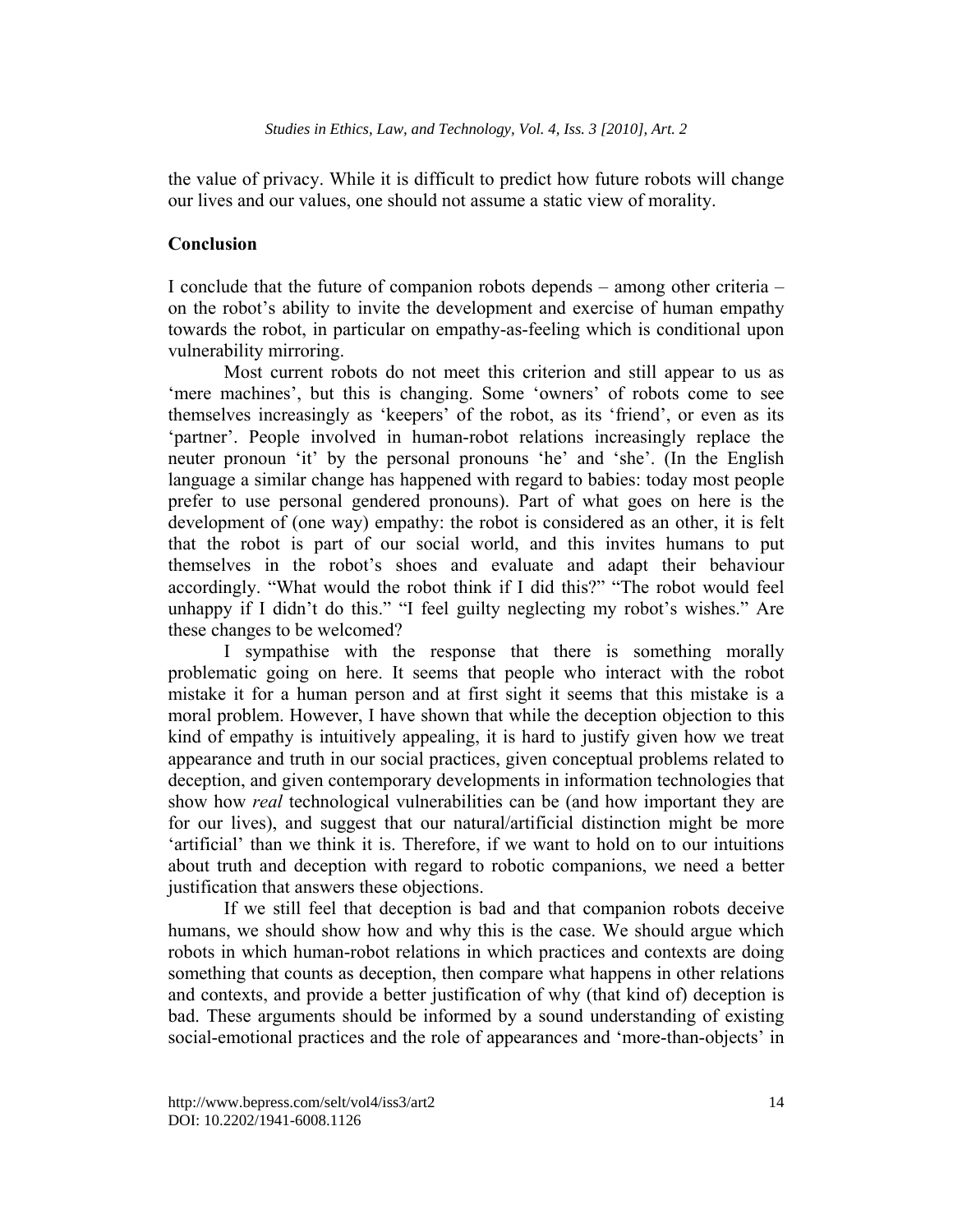these practices. In the meantime, some of us will treat their pet robots as companions and grant them their empathy – without worrying about the truth of their (human) feelings or the artificial nature of their favourite vulnerability mirror.

#### **References**:

- Anton, C. (2001). *Selfhood and Authenticity*. Albany, NY: State University of New York Press.
- Bickmore, T. W., Caruso, L., Clough-Gorr, K., and Heeren, T. (2005). It's just like you talk to a friend' relational agents for older adults. *Interacting with Computers* 17(6): 711-735.
- Breazeal, C. (2003). Toward sociable robots. *Robotics and Autonomous Systems* 42: 167-175.
- Dautenhahn, K., et al. (2005). What is a Robot Companion Friend, Assistant, or Butler? *Proceedings of the IEEE/RSJ International Conference on Intelligent Robots and Systems.* (IROS, 2005): 1192-1197.
- Dautenhahn, K. (2007). Methodology and Themes of Human-Robot Interaction: A Growing Research Field. *International Journal of Advanced Robotic Systems* 4(1): 103-108.
- de Sousa, R. (1987). *The Rationality of Emotion*. Cambridge, MA: MIT Press.
- Duffy, B. R. (2003). Anthropomorphism and the social robot. *Robotics and Autonomous Systems* 42 (3-4): 177-190.
- Floridi, L. (2008). Artificial Intelligences's New Frontier: Artificial Companions and the Fourth Revolution. *Metaphilosophy* 39(4-5): 651-655.
- Goldie, P. (2000). *The Emotions: A Philosophical Exploration*. Oxford: Oxford University Press.
- Heerink, M., Kröse, B. J. A., Wielinga, B. J., and Evers, V. (2006). Studying the acceptance of a robotic agent by elderly users. International Journal of Assistive Robotics and Mechatronics 7(3): 33-43.
- Hume, D. (2000 [1739/40]). *A Treatise of Human Nature (edited by David Fate Norton and Mary J. Norton)*. Oxford/New York: Oxford University Press.
- James, W. (1884). What is an Emotion? *Mind* 9: 188-205.
- Levy, D. (2007). *Love and Sex with Robots: The Evolution of Human-Robot Relationships*. New York: Harper.
- Mori, M. (1970). The uncanny valley (Bukimi no tani. Translated by K. F. MacDorman & T. Minato). *Energy* 7(4): 33-35.
- Nagel, T. (1986). *The View From Nowhere*. Oxford/New York: Oxford University Press.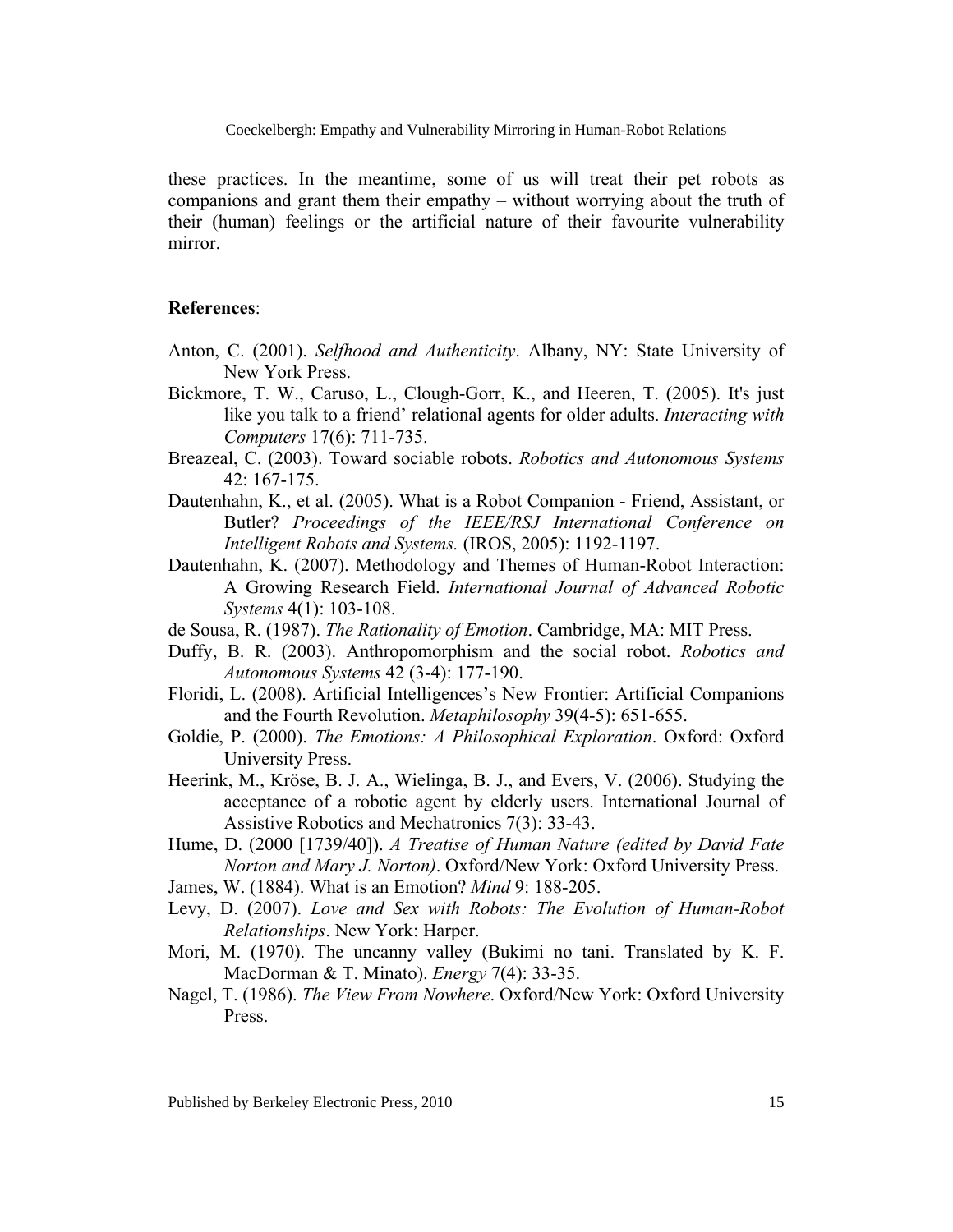- Nussbaum, M. C. (1995). *Poetic Justice: The Literary Imagination and Public Life*. Boston, MA: Beacon Press.
- Nussbaum, M. C. (1997). *Cultivating Humanity: A Classical Defense of Reform in Liberal Education*. Cambridge, MA: Harvard University Press.
- Nussbaum, M. C. (2001). *Upheavals of Thought: The Intelligence of Emotions*. Cambridge: Cambridge University Press.
- Prinz, J. (2004). *Gut Reactions: a Perceptual Theory of Emotion*. Oxford: Oxford University Press.
- Reeves, B., and Nass, C. (1996). *The media equation: how people treat computers, television, and new media like real people and places*. Cambridge: Cambridge University Press.
- Robins, B., Dautenhahn, K., and Dubowski, J. (2006). Does appearance matter in the interaction of children with autism with a humanoid robot? *Interaction Studies* 7(3): 509-542.
- Shinozawa, K., Reeves, B., Wise, K., Lim, S-H., Maldonado, H., and Naya, F. (2003). Robots as New Media: A Cross-Cultural Examination of Social and Cognitive Responses to Robotic and On-Screen Agent. *Proceedings of the Annual Conference of the International Communication Association*: 998-1002.
- Smith, A. (1976[1790]). *The Theory of Moral Sentiments (Edited by A. Strahan and T. Cadell; Reprint edited by D. D. Raphael and A. L. Macfie)*. Oxford: Clarendon Press.
- Solomon, R. (1980). *Emotions and Choice. In Explaining Emotions (Edited by A. Rorty)*. Los Angeles: University of California Press, pp. 251-81.
- Sparrow, R., and Sparrow, L. (2006). In the Hands of Machines? The Future of Aged Care. *Minds and Machines* 16: 141-161.
- Stiehl, W. D., Lieberman, J., Breazeal, C., Basel, L., Lalla, L., and Wolf, M. (2006). The Design of the Huggable: A Therapeutic Robot Companion for Relational, Affective Touch. *Proceedings of AAAI Fall Symposium on Caring Machines*. Available at http://web.media.mit.edu/~wdstiehl/Publications/FS205StiehlWDtoAppea r.pdf
- Taylor, C. (1992). *The Ethics of Authenticity*. Cambridge, MA: Harvard University Press.
- Trilling, L. (1972). *Sincerity and Authenticity*. Cambridge, MA: Harvard University Press.
- Veruggio, G. (2006). *EURON roboethics roadmap (release 1.1)*. EURON Roboethics Atelier, Genoa.